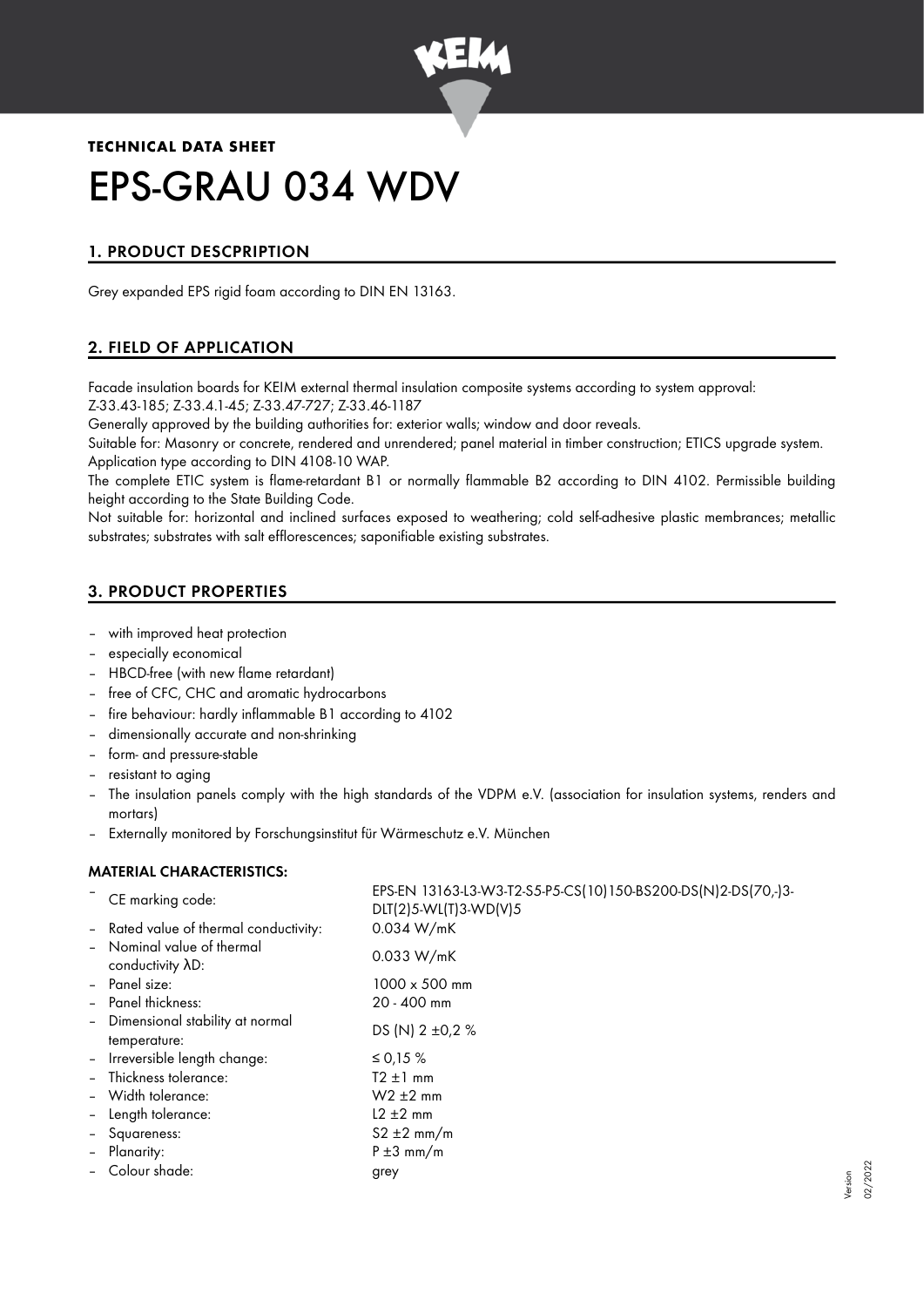#### 4. APPLICATION INSTRUCTIONS

#### SUBSTRATE PREPARATION:

The permanent compatibility of any existing coatings with the adhesive mortar must be examined by an expert. The substrate must be strong, dry, clean, sound and free from adhesion-reducing residues. Strongly sanding or unevenly absorbent surfaces should be primed with Indulaqua primer. Observe the Technical Data Sheet of the primer with regard to execution and dilution.

### APPLICATION CONDITIONS:

Ambient and substrate temperature during application and drying from ≥ 5 °C to ≤ 30 °C. Do not apply in direct sunlight or on sun-heated substrates. Protect surfaces from direct sun, wind and rain during and after application.

#### APPLICATION:

Cut to size with insulation knife or hot wire cutter.

#### GLUING:

The insulation panels are butted tightly and glued in a bond from bottom to top. Apply the appropriate adhesive mortar to the insulation panels using the bead-and-dot method or over the entire surface. Push the boards into place. At the edges of the building, the insulation panels are glued offset Apply the system's adhesive mortar to the insulation panels using the bead-and-dot method, ensuring an adhesion of min. 40 %. On panel materials in wood construction, the insulation panels are glued over the entire surface with the adhesive filler Klebespachtel. For this purpose, the adhesive filler is applied to the substrate or to the insulation panels with a notched trowel. Immediately after applying the adhesive, the insulation panels must be glued to the substrate. General instruction with regard to gluing: Do not apply adhesive to the panel joints. Closing of unavoidable defects and joints up to 5 mm wide with Iso Top Thermfoam B1 is permissible. Do not create an insulation panel joint over a joint in the substrate underneath.

#### DOWELING:

Check the adhesion of the insulation panels after at least 3 days. Insulation panels that are not bonded or damaged must be replaced. Anchoring is carried out in glued and dowelled ETIC systems with generally approved ETICS fasteners according to DIN EN 1991-1-4/NA. The required fastener quantity depends on the building height and the respective wind zone in which the object is located. In only glued ETIC systems, constructive anchoring with suitable ETICS anchors is permissible. For further information, please refer to our ETICS Technical Guide, Chapter #8, ETICS Wind Suction Loads.

#### REINFORCEMENT:

After a sufficient setting time of the adhesive, apply the mixed, system-specific reinforcing mortar evenly to the insulation panels, preferably with a 10 mm toothed trowel. Embed the system-specific Glasfaser-Gittermatte (glass fibre mesh), overlap the edges by 10 cm and fill wet-in-wet with system-specific reinforcing mortar. The system-specific Glasfaser-Gittermatte should be embedded in the middle (layer thicknesses up to 6 mm) or in the upper third (layer thicknesses from 6 mm). Thickness of the reinforcing layer depends on the respective system approval and can be in the range of max. 3 - 15 mm.

| Panel size<br>[mm]   | Panel<br>thickness<br>[mm] | edge                                   | <b>Rated value thermal</b><br>conductivity [W/mK] | $m2$ per<br>bundle |
|----------------------|----------------------------|----------------------------------------|---------------------------------------------------|--------------------|
| $1000 \times$<br>500 | 40                         | dull<br>rabbet<br>groove and<br>tongue | 0,034                                             | 6.0                |
| 1000x<br>500         | 50                         | dull<br>rabbet<br>groove and<br>tongue | 0,034                                             | 4.5                |

#### 5. PACKAGING / TECHNICAL DATA

Version 02/2022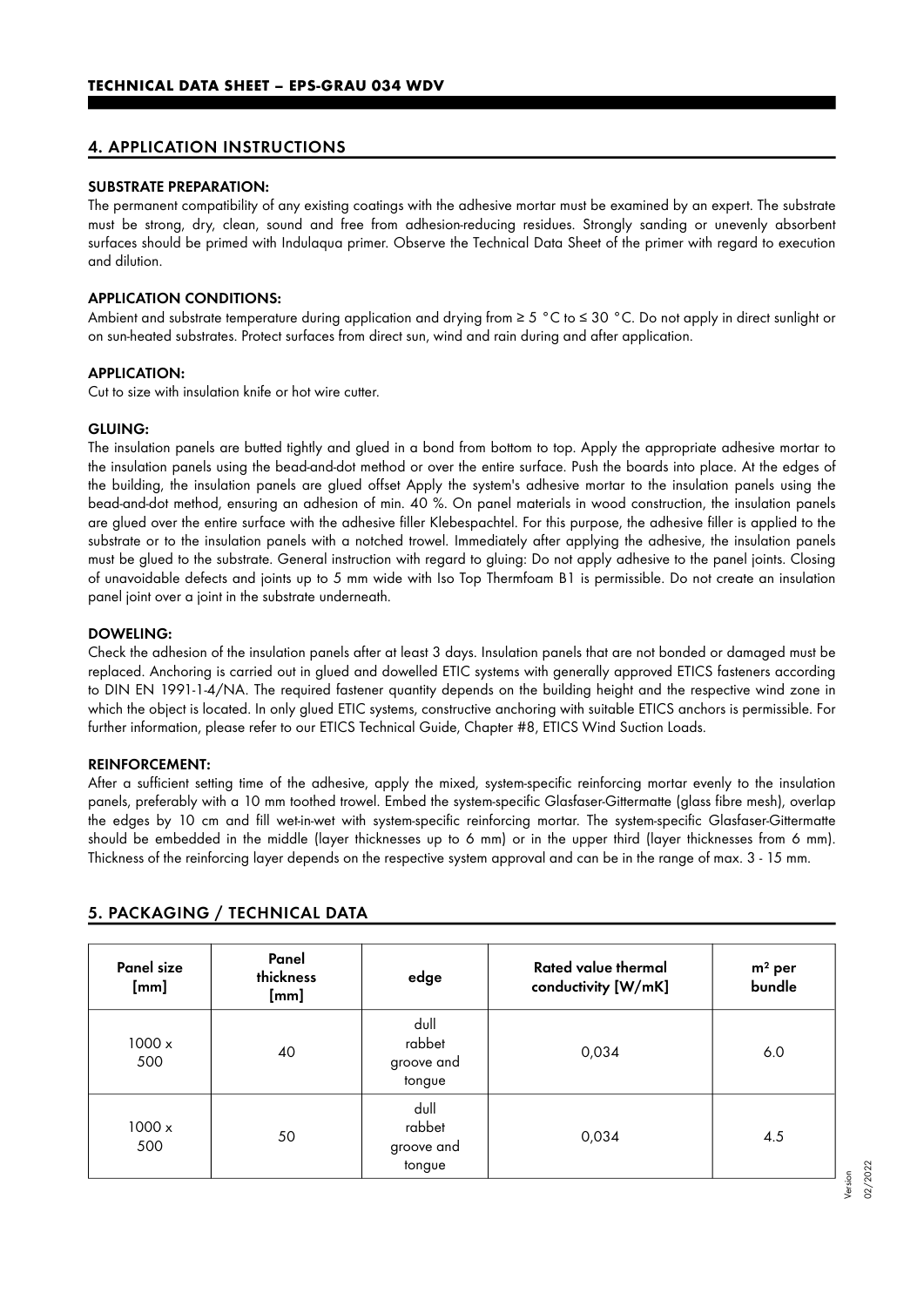| <b>Panel size</b><br>[mm] | Panel<br>thickness<br>[mm] | edge                                   | <b>Rated value thermal</b><br>conductivity [W/mK] | $m2$ per<br>bundle |
|---------------------------|----------------------------|----------------------------------------|---------------------------------------------------|--------------------|
| 1000 x<br>500             | 60                         | dull<br>rabbet<br>groove and<br>tongue | 0,034                                             | 4.0                |
| 1000 x<br>500             | 70-80                      | dull<br>rabbet<br>groove and<br>tongue | 0,034                                             | 3.0                |
| 1000 x<br>500             | 90                         | dull<br>rabbet<br>groove and<br>tongue | 0,034                                             | 2.5                |
| 1000 x<br>500             | 100-120                    | dull<br>rabbet<br>groove and<br>tongue | 0,034                                             | 2.0                |
| 1000 x<br>500             | 130-160                    | dull<br>rabbet<br>groove and<br>tongue | 0,034                                             | 1.5                |
| 1000 x<br>500             | 170-300                    | dull<br>rabbet<br>groove and<br>tongue | 0,034                                             | 1.0                |
| 1000 x<br>500             | 310-400                    | dull<br>rabbet<br>groove and<br>tongue | 0,034                                             | 0.5                |

## PACKAGING / TECHNICAL DATA ADDITIONAL INFORMATION:

Edge formation step seam and tongue and groove on request

## 6. STORAGE

| max. storage time       | <b>Storage conditions</b>                  |
|-------------------------|--------------------------------------------|
| no maximum storage time | drv<br>protected from heat and direct sun. |

# 7. DISPOSAL